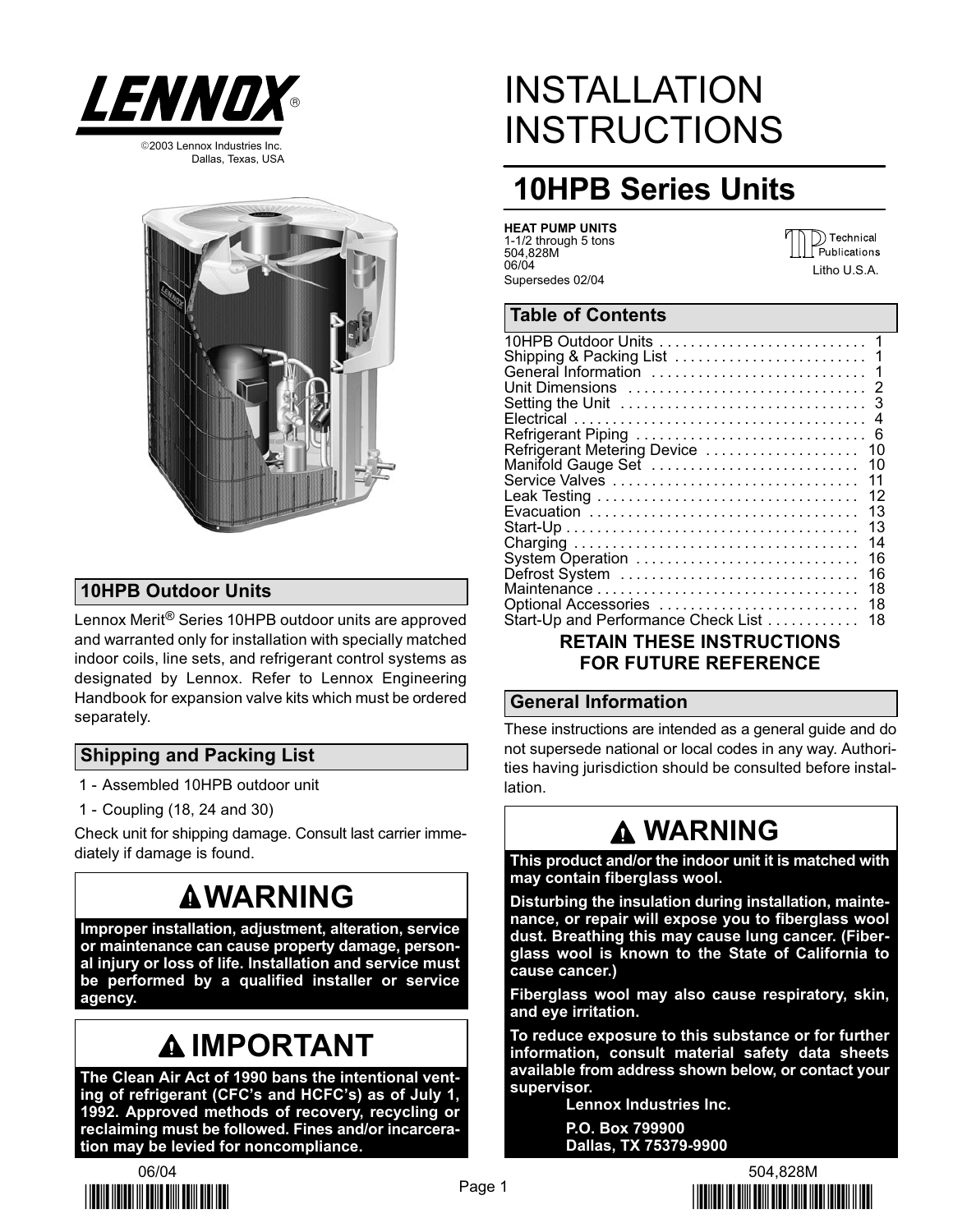## 10HPB Unit Dimensions − inches (mm)



|                    |     | --  |            |  |
|--------------------|-----|-----|------------|--|
| 10HPB18            | in. | 25  | $24 - 1/4$ |  |
| 10HPB24            | mm  | 635 | 616        |  |
| 10HPB30            | in. | 29  | $28 - 1/4$ |  |
|                    | mm  | 737 | 718        |  |
| 10HPB36<br>10HPB42 | in. | 33  | $32 - 1/4$ |  |
| 10HPB48<br>10HPB60 | mm  | 838 | 819        |  |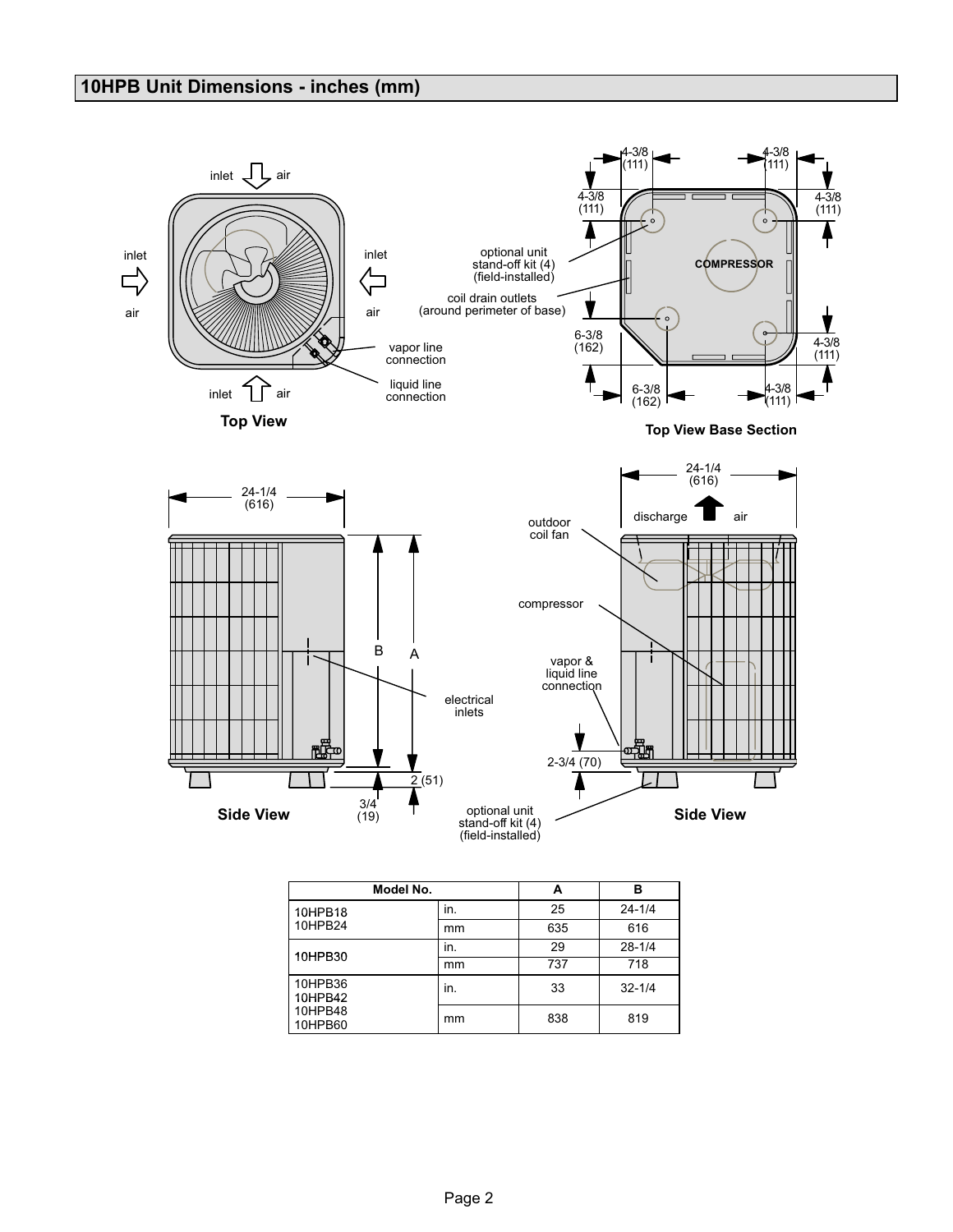Setting the Unit

# **ACAUTION**

In order to avoid injury, take proper precaution when lifting heavy objects.

# **ACAUTION**

Sharp sheet metal edges can cause injury. When installing the unit, avoid accidental contact with sharp edges.

These units operate under a wide range of weather conditions; therefore, several factors must be considered when positioning the outdoor unit. The unit must be positioned to give adequate clearances for sufficient airflow and servicing. A minimum clearance of 24 inches (610 mm) between multiple units must be maintained. Refer to figure 1 for installation clearances.



NOTE − A service clearance of 30" (762 mm) must be maintained on one of the sides adjacent to the control box. Clearance to one of the other three sides must be 36" (914 mm). Clearance to one of the remaining two sides may be 12" (304 mm) and the final side may be 6" (152 mm).

NOTE − A clearance of 24" (610 mm) must be maintained between two units. NOTE − 48" (1219 mm) clearance required on top

of unit. Maximum soffit overhang is 36" (914 mm).

#### Figure 1

- 1 Place a sound-absorbing material, such as Isomode, under the unit if it will be installed in a location or position that will transmit sound or vibration to the living area or adjacent buildings.
- 2 Install the unit high enough above the ground or roof to allow adequate drainage of defrost water and prevent ice buildup.

3 − In heavy snow areas, do not locate the unit where drifting will occur. The unit base should be elevated above the depth of average snows.

NOTE − Elevation of the unit may be accomplished by constructing a frame using suitable materials. If a support frame is constructed, it must not block drain holes in unit base.

- 4 − When installed in areas where low ambient temperatures exist, locate unit so winter prevailing winds do not blow directly into outdoor coil.
- 5 − Locate unit away from overhanging roof lines which would allow water or ice to drop on, or in front of, coil or into unit.

## Slab Mounting − Figure 2

When installing a unit at grade level, the top of the slab should be high enough above the grade so that water from higher ground will not collect around the unit. See figure 2. Slab should have a slope tolerance away from the building of 2 degrees or 2 inches per 5 feet (51 mm per 1524 mm). This will prevent ice from building up under the unit during a defrost cycle. Refer to roof mounting section for barrier construction if unit must face prevailing winter winds.



Figure 2

## Roof Mounting − Figure [3](#page-3-0)

Install the unit a minimum of 6 inches (152 mm) above the roof surface to avoid ice build−up around the unit. Locate the unit above a load bearing wall or area of the roof that can adequately support the unit. Consult local codes for rooftop applications.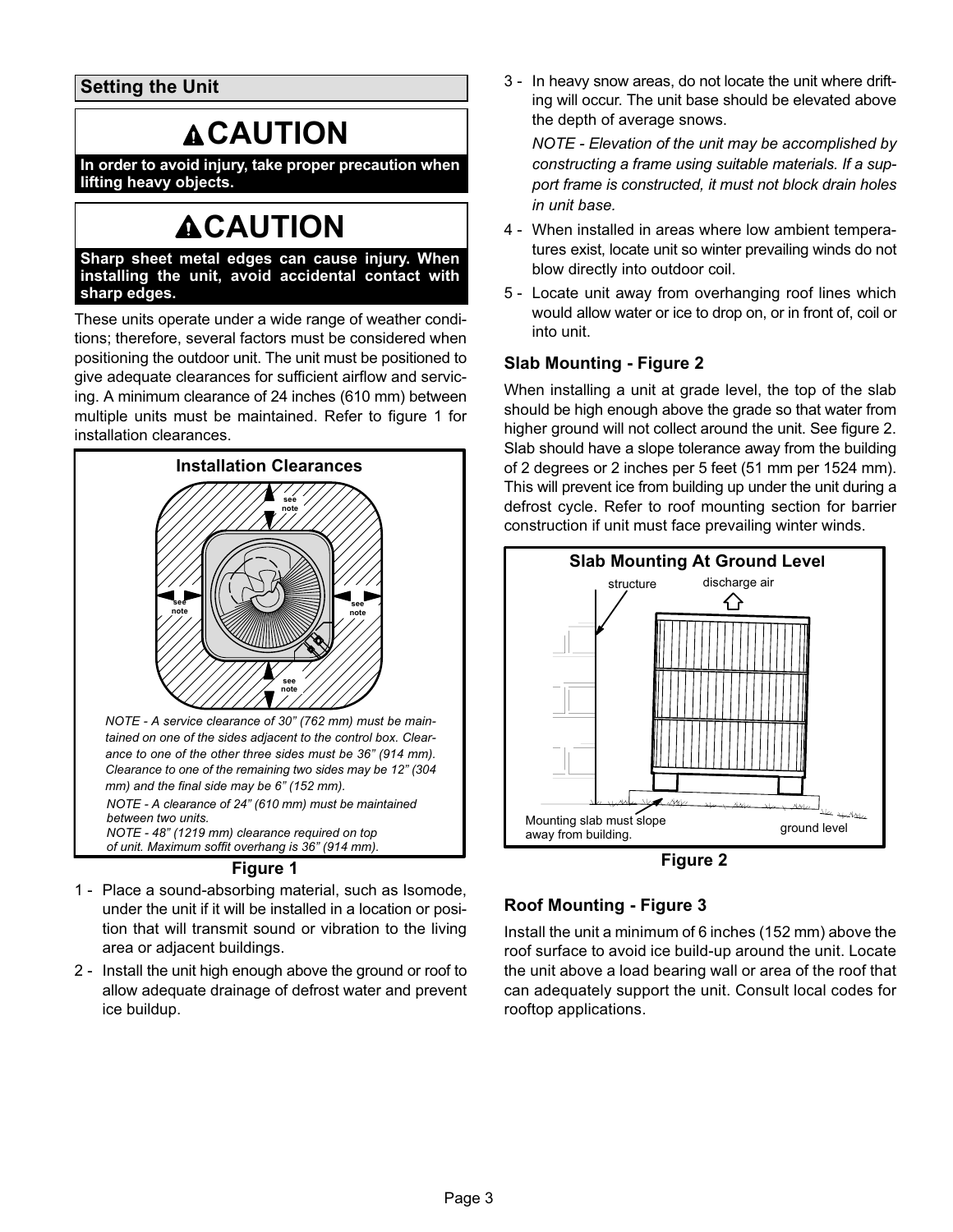<span id="page-3-0"></span>If unit coil cannot be mounted away from prevailing winter winds, a wind barrier should be constructed. Size barrier at least the same height and width as outdoor unit. Install barrier 24 inches (610 mm) from the sides of the unit in the direction of prevailing winds.



### **Electrical**

## WARNING

Unit must be grounded in accordance with national and local codes. Electric Shock Hazard. Can cause injury or death.

- 1 − Install line voltage power supply to unit from a properly sized disconnect switch.
- 2 − Ground unit at unit disconnect switch or to an earth ground.

NOTE − To facilitate conduit, a hole is in the bottom of the control box. Connect conduit to the control box us ing a proper conduit fitting.

NOTE − Units are approved for use only with copper conductors.

24V, Class II circuit connections are made in the low voltage junction box. Refer to figure [4](#page-4-0) for field wiring diagram.

NOTE − A complete unit wiring diagram is located in side the unit control box cover.

- 3 − Install room thermostat (ordered separately) on an inside wall approximately in the center of the conditioned area and 5 feet (1.5 m) from the floor. It should not be installed on an outside wall or where it can be effected by sunlight, drafts or vibrations.
- 4 − Install voltage wiring from outdoor to indoor unit and from thermostat to indoor unit. See figures [5](#page-4-0) and [6.](#page-4-0)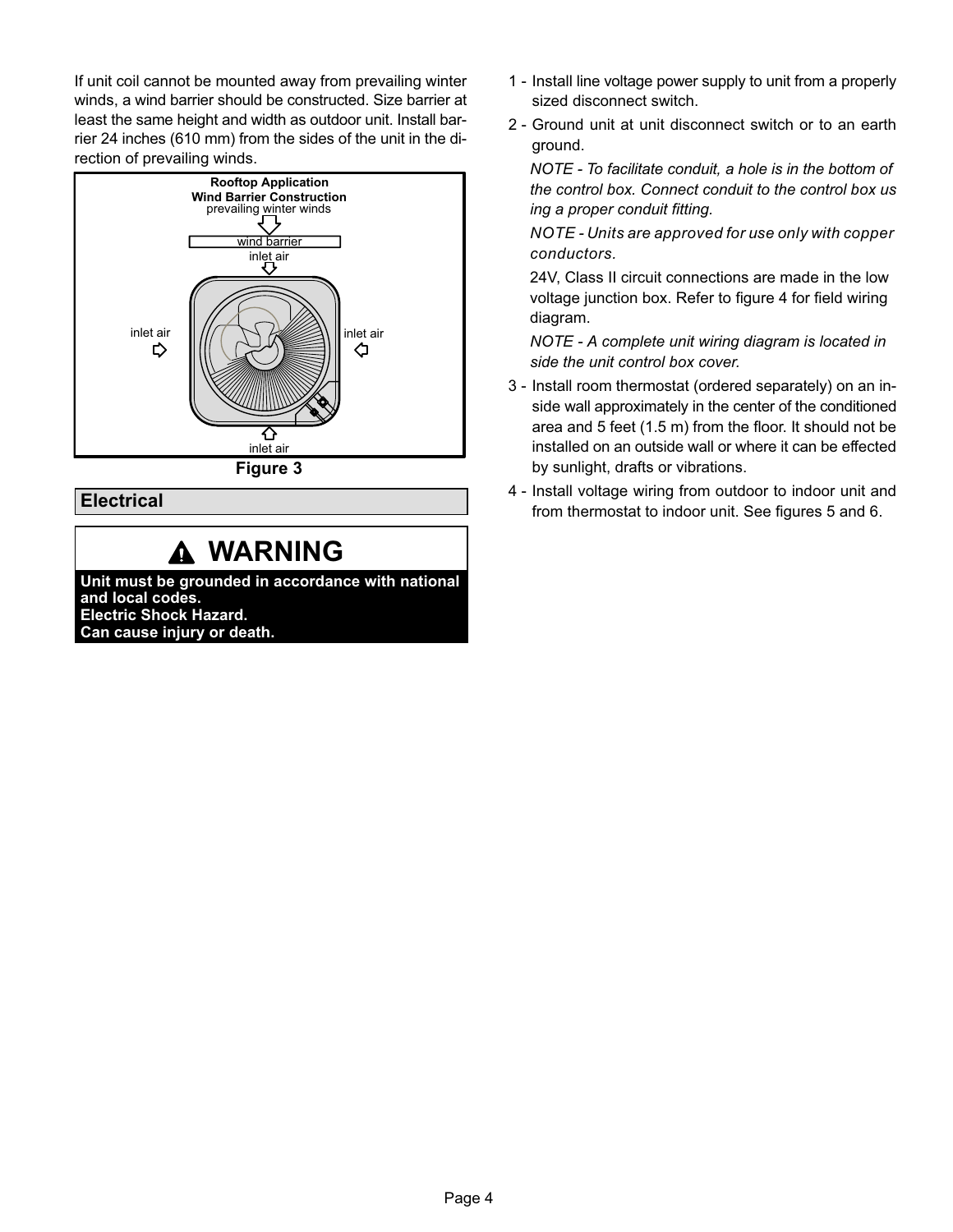<span id="page-4-0"></span>

Figure 5

Figure 6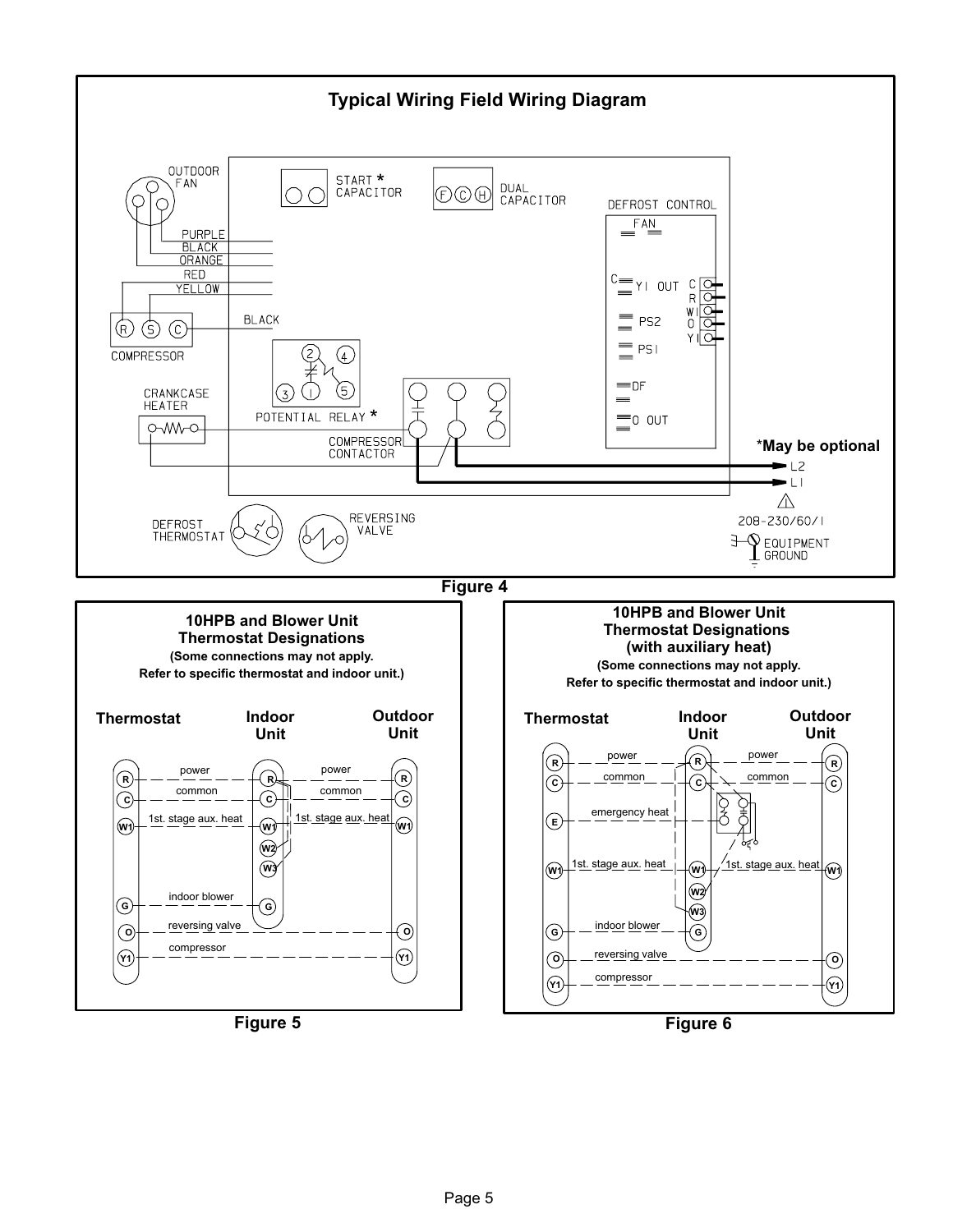## Refrigerant Piping

Field refrigerant piping consists of liquid and vapor lines from the outdoor unit (sweat connections) to the indoor coil (flare or sweat connections). Use Lennox L15 (sweat, nonflare) series line sets as shown in table 1 or use field-fabricated refrigerant lines. Refer to Refrigerant Piping Guide (Corp. 9351−L9) for proper size, type, and application of field−fabricated lines. Valve sizes are also listed in table 1.

| Table 1                      |  |
|------------------------------|--|
| <b>Refrigerant Line Sets</b> |  |

| Model          |                                | <b>Valve Field Size</b><br>Connections | <b>Recommended Line Set</b>     |                             |                                                            |  |  |  |  |
|----------------|--------------------------------|----------------------------------------|---------------------------------|-----------------------------|------------------------------------------------------------|--|--|--|--|
|                | Liquid<br>Line                 | Vapor<br>Line                          | Liguid<br>Line                  | Vapor<br>Line               | L15<br><b>Line Sets</b>                                    |  |  |  |  |
| $-18$          | $3/8$ in.<br>$(10 \text{ mm})$ | 5/8"<br>$(15.9 \text{ mm})$            | $5/16"$ *<br>$(7.9 \text{ mm})$ | 5/8"<br>(15.9)<br>mm)       | $L15-21$<br>15 ft. - 50 ft.<br>$(4.6 m - 15)$              |  |  |  |  |
| $-24$<br>$-30$ | $3/8$ in.<br>$(10 \text{ mm})$ | 3/4"<br>$(19 \text{ mm})$              | $5/16"$ *<br>$(7.9 \text{ mm})$ | 3/4"<br>$(19$ mm $)$        | $L_{15-31}^{m}$<br>15 ft. - 50 ft.<br>$(4.6 m - 15 m)$     |  |  |  |  |
| $-36$          | $3/8$ in.<br>$(10 \text{ mm})$ | 3/4"<br>$(19$ mm $)$                   | 3/8"<br>$(9.5 \, \text{mm})$    | 3/4"<br>$(19$ mm $)$        | $L15-41$<br>15 ft. - 50 ft.<br>(4.6 m - 15 m)              |  |  |  |  |
| $-42$<br>$-48$ | $3/8$ in.<br>$(10 \text{ mm})$ | 7/8"<br>$(22.2 \text{ mm})$            | 3/8"<br>$(9.5 \, \text{mm})$    | 7/8"<br>(22.2)<br>mm)       | L <sub>15</sub> -65<br>15 ft. - 50 ft.<br>$(4.6 m - 15 m)$ |  |  |  |  |
| -60            | $3/8$ in.<br>$(10 \text{ mm})$ | $1 - 1/8"$<br>$(28.5 \text{ mm})$      | 3/8"<br>$(9.5 \text{ mm})$      | $1 - 1/8"$<br>(28.5)<br>mm) | Field<br>Fabricated                                        |  |  |  |  |

\*Use reducer supplied in bag assembly

NOTE − Units are designed for line sets of up to fifty feet (15 m). For applications longer than fifty feet, consult the Lennox Refrigerant Piping Guide (Corp. 9351−L9). Select line set diameters from table 1 to ensure that oil returns to the compressor.

#### Installing Refrigerant Line

During the installation of any heat pump or a/c system, it is important to properly isolate the refrigerant lines to prevent unnecessary vibration. Line set contact with the structure (wall, ceiling or floor) causes some objectionable noise when vibration is translated into sound. As a result, more energy or vibration can be expected. Closer attention to line set isolation must be observed.

Following are some points to consider when placing and installing a high−efficiency outdoor unit:

- 1- Placement − Be aware some localities are adopting sound ordinances based on how noisy the unit is from the adjacent property not at the original installation. Install the unit as far as possible from the property line. When possible, do not install the unit directly outside a window. Glass has a very high level of sound transmission.
- 2- Line Set Isolation The following illustrations demonstrate procedures which ensure proper refrigerant line set isolation. Figure [7](#page-6-0) shows how to install line sets on vertical runs. Figure [8](#page-7-0) shows how to install line sets on horizontal runs. Figure [9](#page-8-0) shows how to make a transition from horizontal to vertical. Finally, figure [10](#page-8-0) shows how to place the outdoor unit and line set.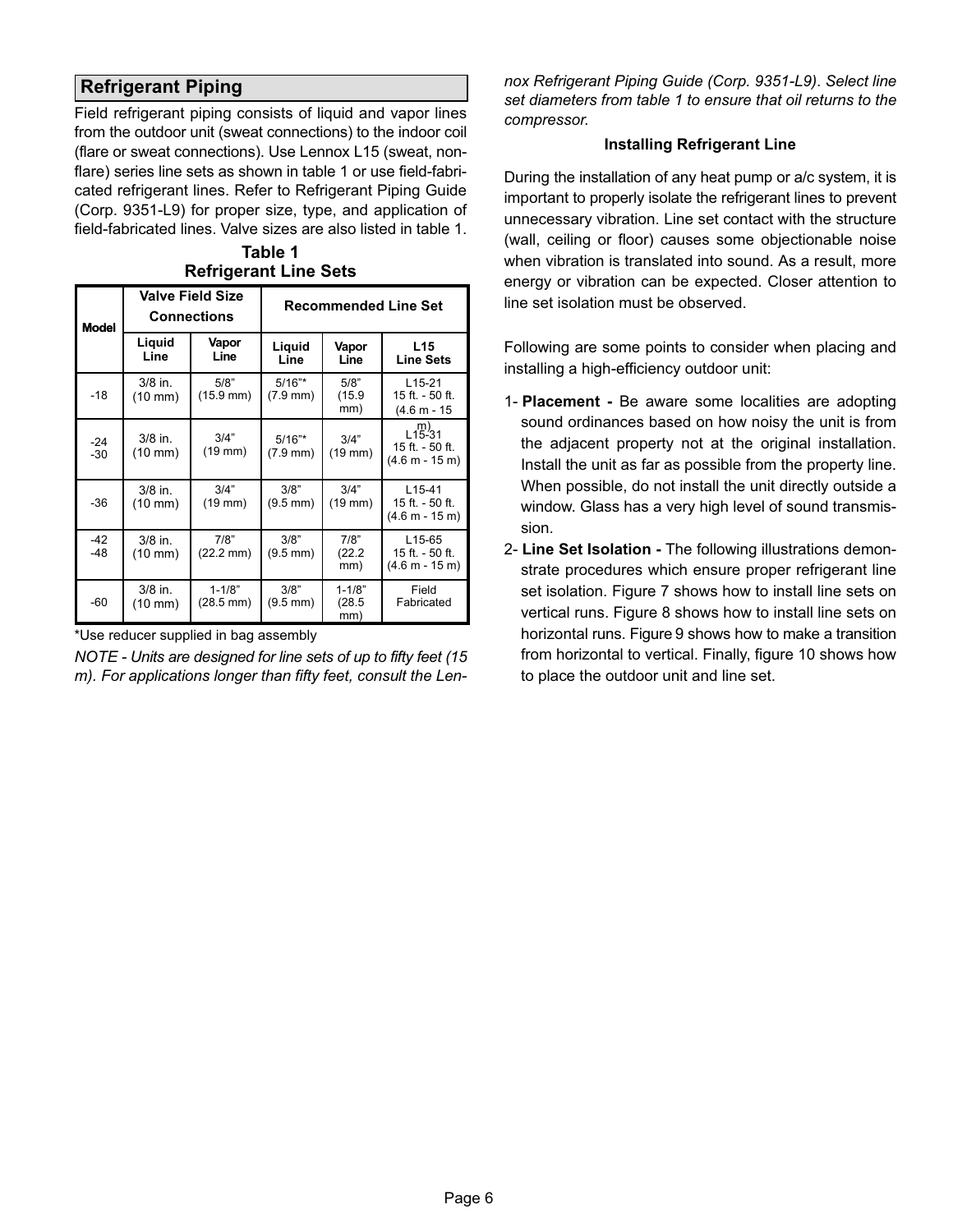<span id="page-6-0"></span>

Figure 7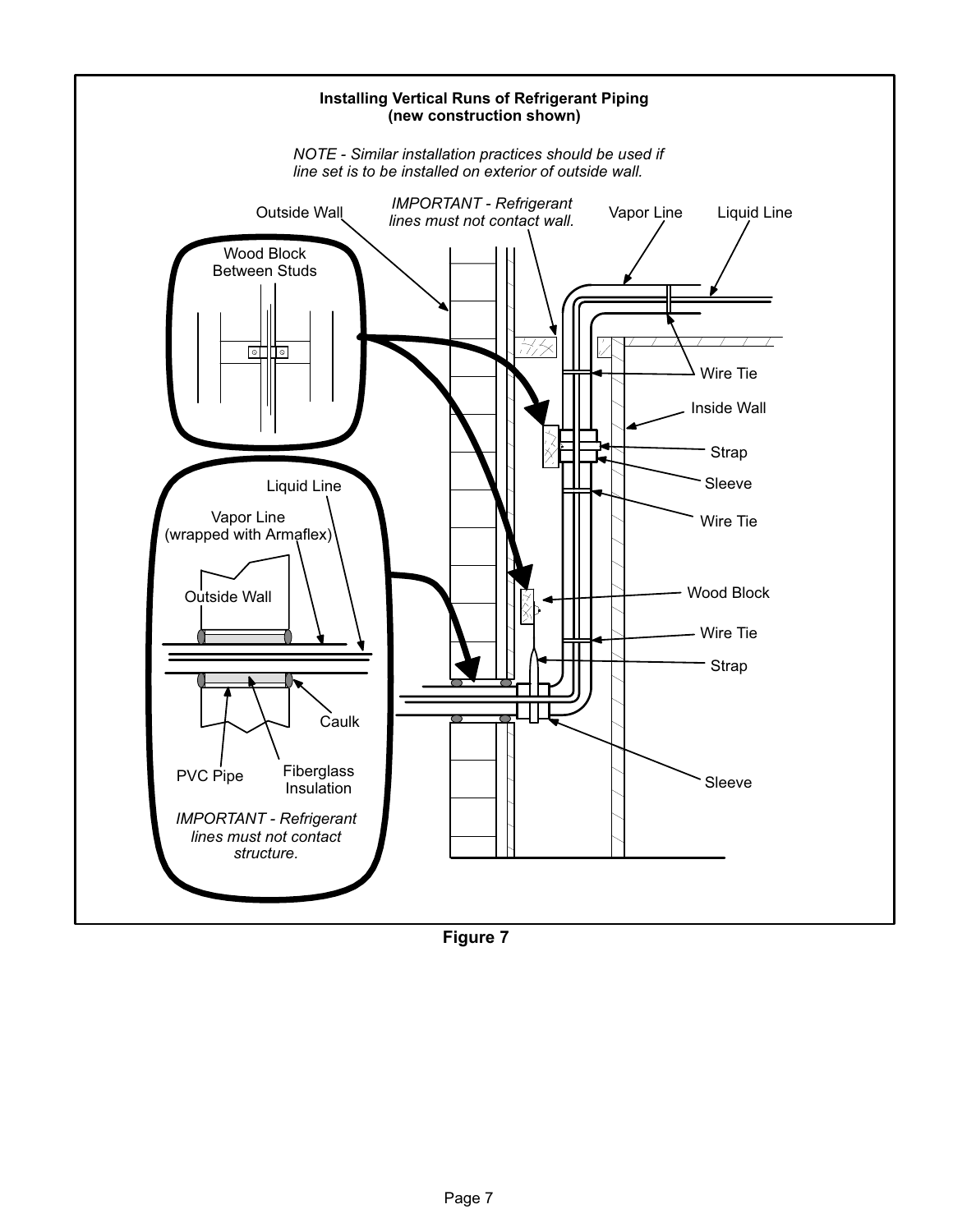<span id="page-7-0"></span>

Figure 8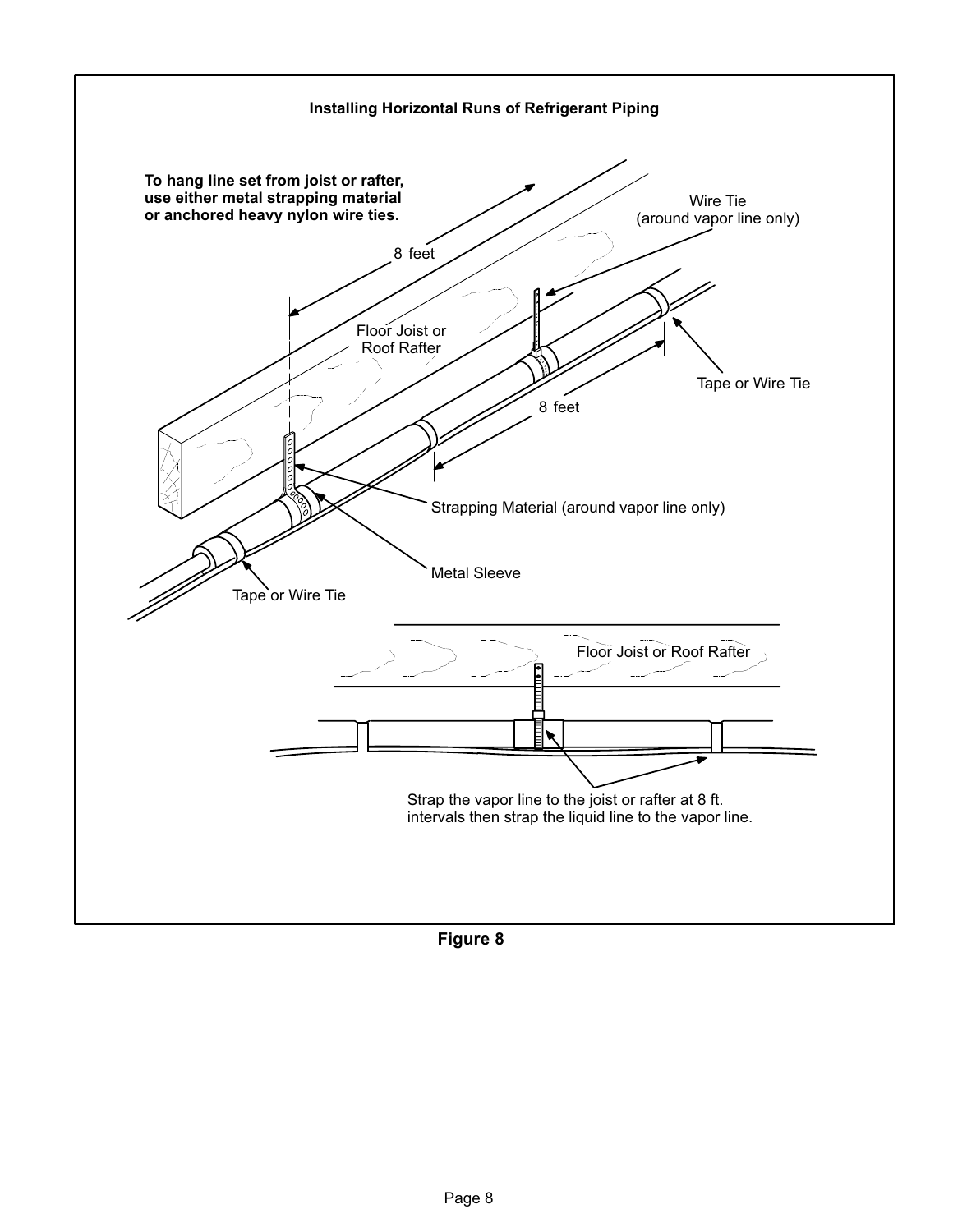<span id="page-8-0"></span>

Figure 9



Figure 10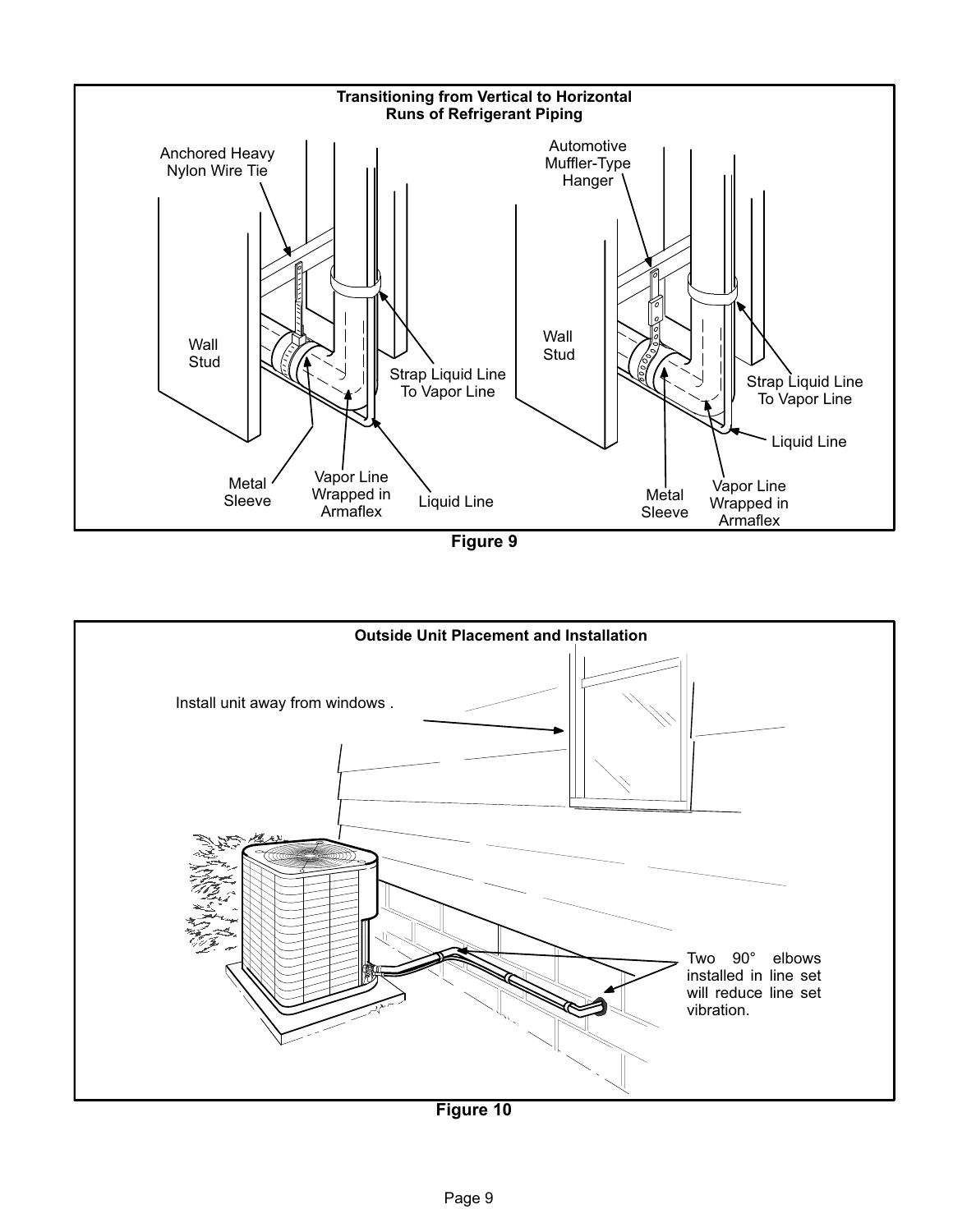#### Brazing Connection Procedure

- 1 − Cut ends of the refrigerant lines square (free from nicks or dents). Debur the ends. The pipe must remain round, do not pinch end of the line.
- 2 − Before making line set connections, use dry nitrogen to purge the refrigerant piping. This will help to prevent oxidation and the introduction of moisture into the system.
- 3 − Use silver alloy brazing rods (5 or 6 percent minimum silver alloy for copper−to−copper brazing or 45 percent silver alloy for copper−to−brass or copper−to−steel brazing) which are rated for use with HCFC22 refrigerant. Wrap a wet cloth around the valve body and the copper tube stub. Braze the line set to the service valve.
- 4 − Wrap a wet cloth around the valve body and copper tube stub to protect it from heat damage during brazing. Wrap another wet cloth underneath the valve body to protect the base paint.

NOTE − The tube end must stay bottomed in the fitting during final assembly to ensure proper seating, sealing and rigidity.

 5 − Install a field−provided thermal expansion valve (approved for use with HCFC22 refrigerant) in the liquid line at the indoor coil.

### Refrigerant Metering Device

10HPB units are used in check expansion valve systems only. See the Lennox Engineering Handbook for approved TXV match-ups and application information.

Check expansion valves equipped with either Chatleff or flare−type fittings are available from Lennox. Refer to the Engineering Handbook for applicable expansion valves for use with specific match-ups. See table 2 for applicable check expansion valve kits.

If you install a check expansion valve with an indoor coil that includes a fixed orifice, remove the orifice before the check expansion valve is installed.

## **A IMPORTANT**

Failure to remove RFC orifice when installing an expansion valve on the indoor coil will result in improper operation and damage to the system.

|        | Table 2                                      |
|--------|----------------------------------------------|
|        | <b>Indoor Check And Expansion Valve Kits</b> |
| -- - - |                                              |

| <b>Model</b>       | <b>Kit Number</b> |
|--------------------|-------------------|
| 10HPB18<br>10HPB24 | LB-85759F         |
| 10HPB30<br>10HPB36 |                   |
| 10HPB42<br>10HPB48 | LB-85759G         |
| 10HPB60            |                   |

See figure 11 for installation of the check expansion valve.



Figure 11

### Manifold Gauge Set

When checking the unit charge, use a manifold gauge set that is equipped with "low loss" hoses. Do not use a manifold gauge set with anything other than a "low loss" hose. See figure [12](#page-10-0) for manifold gauge connections.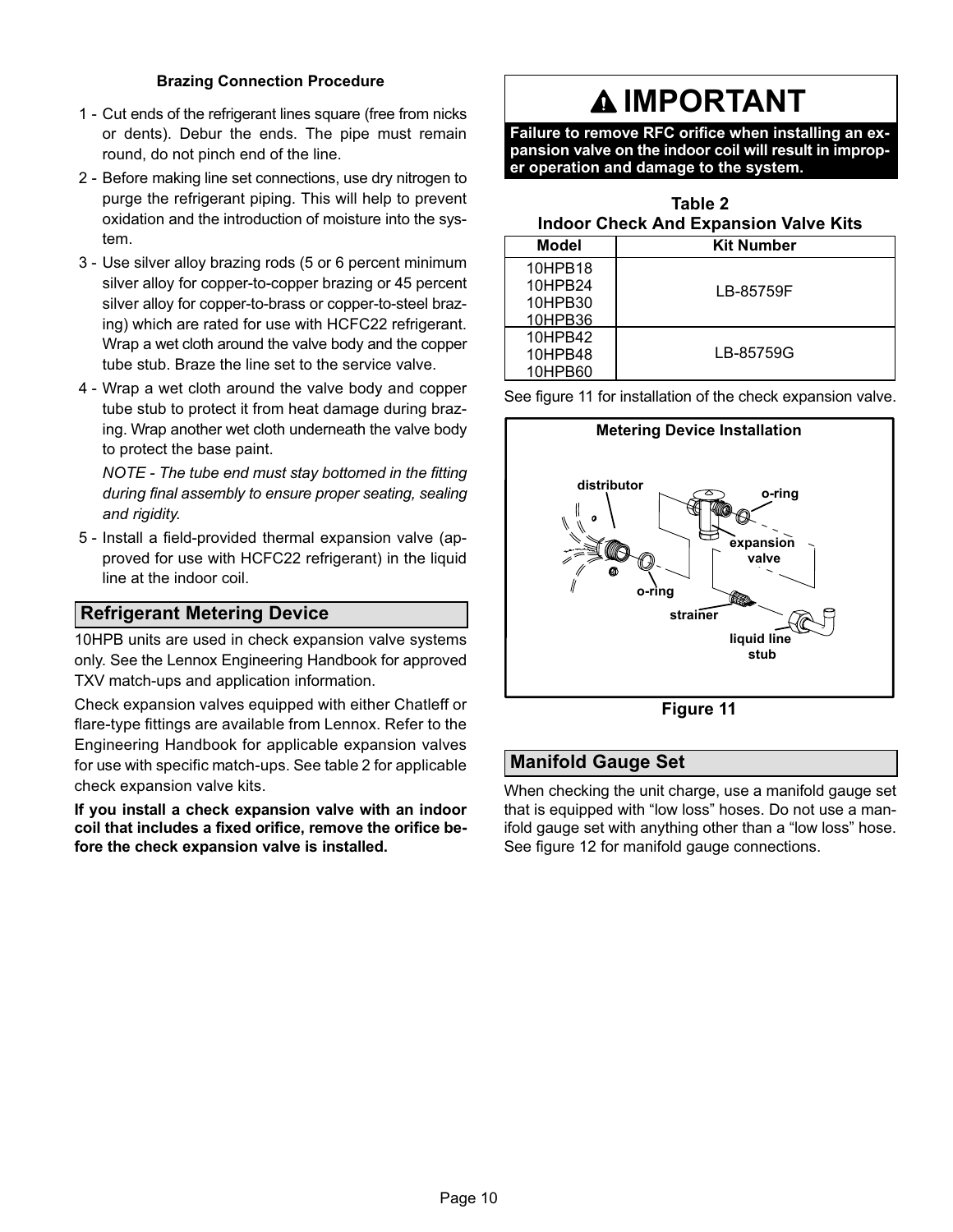<span id="page-10-0"></span>



### Service Valves

The liquid line and vapor line service valves (figures [13](#page-11-0) and [14\)](#page-11-0) and gauge ports are used for leak testing, evacuating, charging and checking charge. See table 3 for torque requirements.

Each valve is equipped with a service port which has a factory−installed Schrader valve. A service port cap protects the Schrader valve from contamination and serves as the primary leak seal.

|                     | . 0. 900 . 1090. 10. 110. 110 |              |
|---------------------|-------------------------------|--------------|
| Part                | <b>Recommended Torque</b>     |              |
| Service valve cap   | $8$ ft.- $lb$ .               | <b>11 NM</b> |
| Sheet metal screws  | $16$ in $-$ lb.               | 2 NM         |
| Machine screws #10  | 28 in - lb.                   | 3 NM         |
| Compressor bolts    | 90 in.- lb.                   | <b>10 NM</b> |
| Gauge port seal cap | $8$ ft.- $lb$ .               | <b>11 NM</b> |

#### Table 3 Torque Poquirements

# IMPORTANT

Service valves are closed to the outdoor unit and open to line set connections. Do not open the valves until refrigerant lines have been leak tested and evacuated. All precautions should be exercised to keep the system free from dirt, moisture and air.

#### To Access Schrader Port:

- 1 − Remove service port cap with an adjustable wrench.
- 2 − Connect gauge to the service port.
- 3 − When testing is completed, replace service port cap. Tighten finger tight, then an additional 1/6 turn.
- To Open Liquid or Vapor Line Service Valve:
- 1 − Remove stem cap with an adjustable wrench.
- 2 − Use a service wrench with a hex head extension to back the stem out counterclockwise as far as it will go. NOTE − Use a 3/16" hex head extension for liquid line

sizes or a 5/16" extension for vapor line sizes.

 3 − Replace stem cap. Tighten finger tight, then tighten an additional 1/6 turn.

#### To Close Liquid Line Service Valve:

- 1 − Remove stem cap with an adjustable wrench.
- 2 − Use a service wrench with a hex head extension to turn the stem clockwise to seat the valve. Tighten firmly.

NOTE − Use a 3/16" hex head extension for liquid line sizes or a 5/16" extension for vapor line sizes.

 3 − Replace the stem cap. Tighten finger tight, then tighten an additional 1/6 turn.

#### Ball−Type Vapor Line Service Valve

Vapor line service valves function the same way as the other valves, the difference is in the construction. These valves are not rebuildable. If a valve has failed, you must replace it. A ball valve valve is illustrated in figure [14](#page-11-0).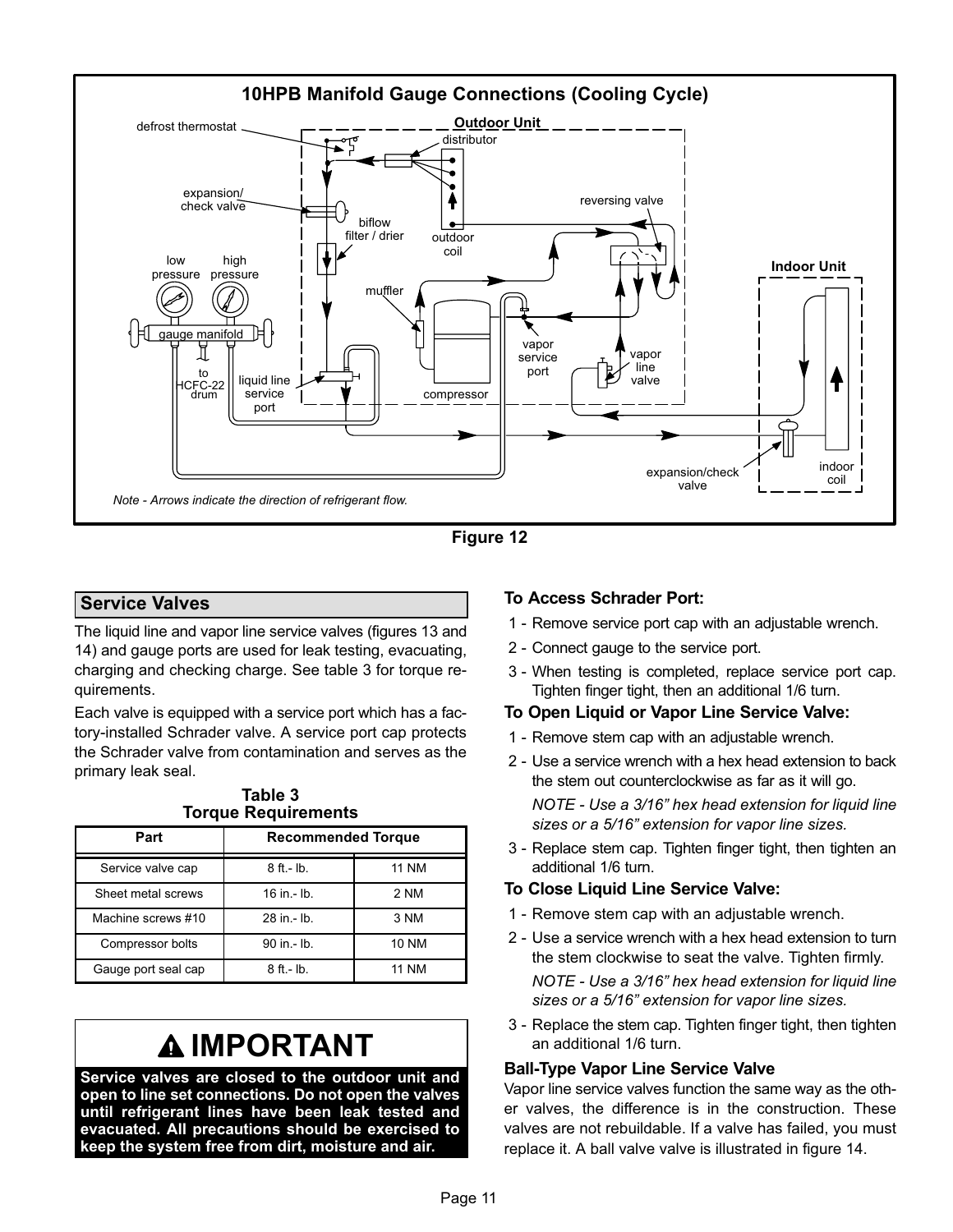<span id="page-11-0"></span>The ball valve is equipped with a service port with a factory− installed Schrader valve. A service port cap protects the Schrader valve from contamination and assures a leak− free seal.



Figure 13



Figure 14

## Leak Testing

After the line set has been connected to the indoor and outdoor units, check the line set connections and indoor unit for leaks.

## WARNING



Danger of fire. Bleeding the refrigerant charge from only the high side may result in the low side shell and suction tubing being pressurized. Appplication of a brazing torch while pressurized may result in ignition of the refrigerant and oil mixture − check the high and low pressures before unbrazing.

## WARNING

Refrigerant can be harmful if it is inhaled. Refrigerant must be used and recovered responsibly.

Failure to follow this warning may result in personal injury or death.

## WARNING



Danger of explosion: Can cause equipment damage, injury or death. Never use oxygen to pressurize a refrigeration or air conditioning system. Oxygen will explode on contact with oil and could cause personal injury.

## WARNING

Danger of explosion: Can cause equipment damage, injury or death. When using a high pressure gas such as dry nitrogen to pressurize a refrigeration or air conditioning system, use a regulator that can control the pressure down to 1 or 2 psig (6.9 to 13.8 kPa).

### Using an Electronic Leak Detector or Halide

- 1 − Connect a cylinder of HCFC-22 to the center port of the manifold gauge set.
- 2 With both manifold valves closed, open the valve on the HCFC-22 cylinder (vapor only).
- 3 − Open the high pressure side of the manifold to allow the HCFC-22 into the line set and indoor unit. Weigh in a trace amount of HCFC-22. [A trace amount is a maximum of 2 ounces (57 g) or 3 pounds (31 kPa) pressure.] Close the valve on the HCFC-22 cylinder and the valve on the high pressure side of the manifold gauge set. Disconnect the HCFC-22 cylinder.
- 4 − Connect a cylinder of nitrogen with a pressure regulating valve to the center port of the manifold gauge set.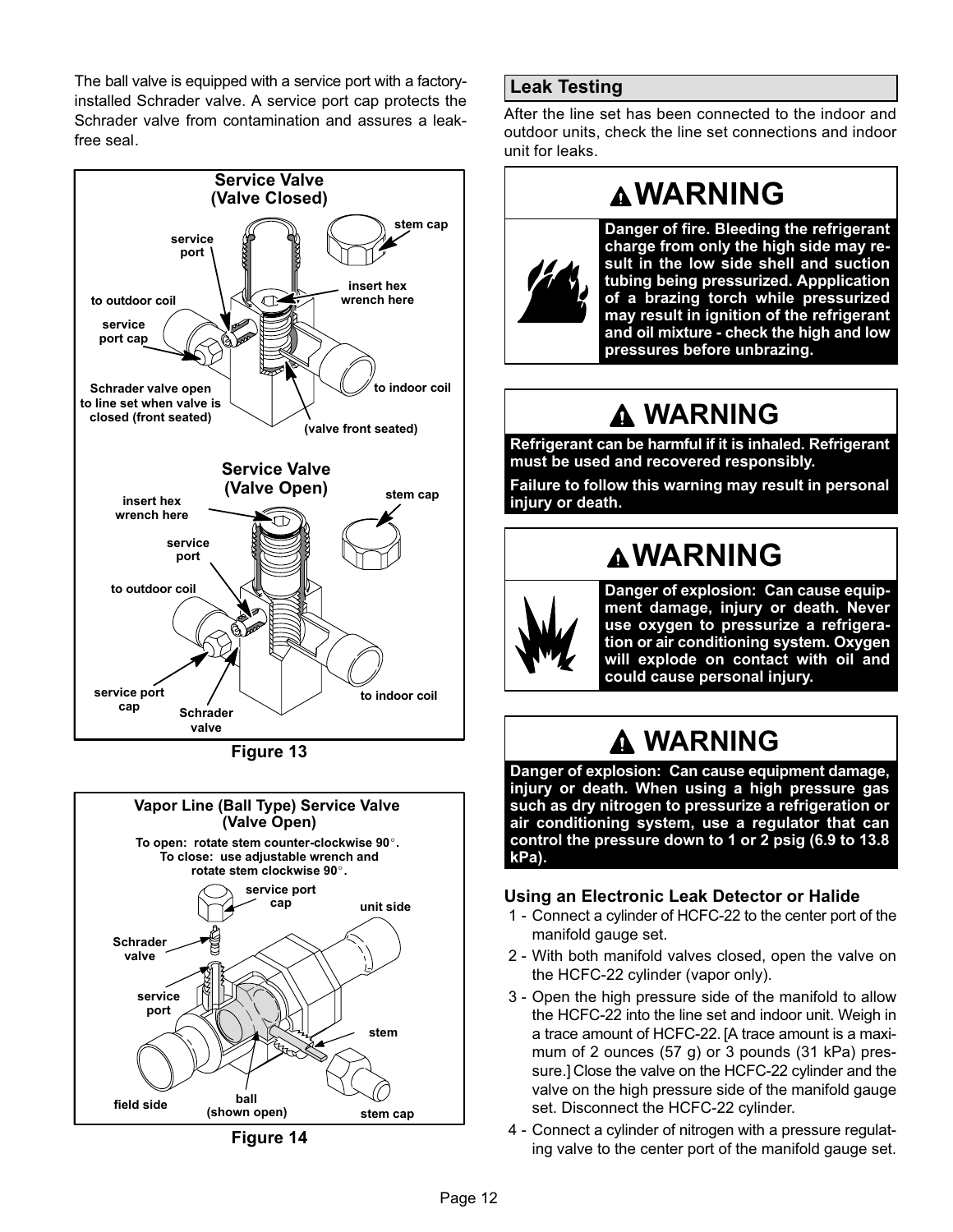- 5 − Connect the manifold gauge set high pressure hose to the vapor valve service port. (Normally, the high pressure hose is connected to the liquid line port; however, connecting it to the vapor port better protects the manifold gauge set from high pressure damage.)
- 6 − Adjust the nitrogen pressure to 150 psig (1034 kPa). Open the valve on the high side of the manifold gauge set which will pressurize line set and indoor unit.
- 7 After a few minutes, open a refrigerant port to ensure the refrigerant you added is adequate to be detected. (Amounts of refrigerant will vary with line lengths.) Check all joints for leaks. Purge nitrogen and HCFC-22 mixture. Correct any leaks and recheck.

## Evacuation

Evacuating the system of noncondensables is critical for proper operation of the unit. Noncondensables are defined as any gas that will not condense under temperatures and pressures present during operation of an air conditioning system. Noncondensables and water vapor combine with refrigerant to produce substances that corrode copper piping and compressor parts.

## IMPORTANT

Use a thermocouple or thermistor electronic vacuum gauge that is calibrated in microns. Use an instrument that reads from 50 microns to at least 10,000 microns.

- 1 Connect the manifold gauge set to the service valve ports as follows:
	- low pressure gauge to vapor line service valve
	- high pressure gauge to liquid line service valve
- 2 − Connect micron gauge.
- 3 − Connect the vacuum pump (with vacuum gauge) to the center port of the manifold gauge set.
- 4 − Open both manifold valves and start the vacuum pump.
- 5 Evacuate the line set and indoor unit to an absolute pressure of 23,000 microns (29.01 inches of mercury). During the early stages of evacuation, it is desirable to close the manifold gauge valve at least once to determine if there is a rapid rise in absolute pressure. A rapid rise in pressure indicates a relatively large leak. If this occurs, repeat the leak testing procedure.

NOTE - The term absolute pressure means the total actual pressure within a given volume or system, above the absolute zero of pressure. Absolute pressure in a vacuum is equal to atmospheric pressure minus vacuum pressure.

 6 − When the absolute pressure reaches 23,000 microns (29.01 inches of mercury), close the manifold gauge valves, turn off the vacuum pump and disconnect the manifold gauge center port hose from vacuum pump. Attach the manifold center port hose to a nitrogen cylin-

der with pressure regulator set to 150 psig (1034 kPa) and purge the hose. Open the manifold gauge valves to break the vacuum in the line set and indoor unit. Close the manifold gauge valves.

## **A CAUTION**

## Danger of Equipment Damage.

Avoid deep vacuum operation. Do not use compressors to evacuate a system.

Extremely low vacuums can cause internal arcing and compressor failure.

Damage caused by deep vacuum operation will void warranty.

- 7 − Shut off the nitrogen cylinder and remove the manifold gauge hose from the cylinder. Open the manifold gauge valves to release the nitrogen from the line set and indoor unit.
- 8 Reconnect the manifold gauge to the vacuum pump, turn the pump on, and continue to evacuate the line set and indoor unit until the absolute pressure does not rise above 500 microns (29.9 inches of mercury) within a 20−minute period after shutting off the vacuum pump and closing the manifold gauge valves.
- 9 When the absolute pressure requirement above has been met, disconnect the manifold hose from the vacuum pump and connect it to an upright cylinder of HCFC-22 refrigerant. Open the manifold gauge valves to break the vacuum from 1 to 2 psig positive pressure in the line set and indoor unit. Close manifold gauge valves and shut off the HCFC-22 cylinder and remove the manifold gauge set.

## Start−Up

## IMPORTANT

If unit is equipped with crankcase heater, it should be energized 24 hours before unit start−up to prevent compressor damage as a result of slugging.

- 1 Rotate fan to check for frozen bearings or binding.
- 2 − Inspect all factory and field-installed wiring for loose connections.
- 3 − After evacuation is complete, open the liquid line and vapor line service valves (counterclockwise) to release refrigerant charge (contained in outdoor unit) into the system.
- 4 − Replace stem caps and secure finger tight, then tighten an additional (1/6) one-sixth of a turn.
- 5 Check voltage supply at the disconnect switch. The voltage must be within the range listed on the unit nameplate. If not, do not start the equipment until the power company has been consulted and the voltage condition has been corrected.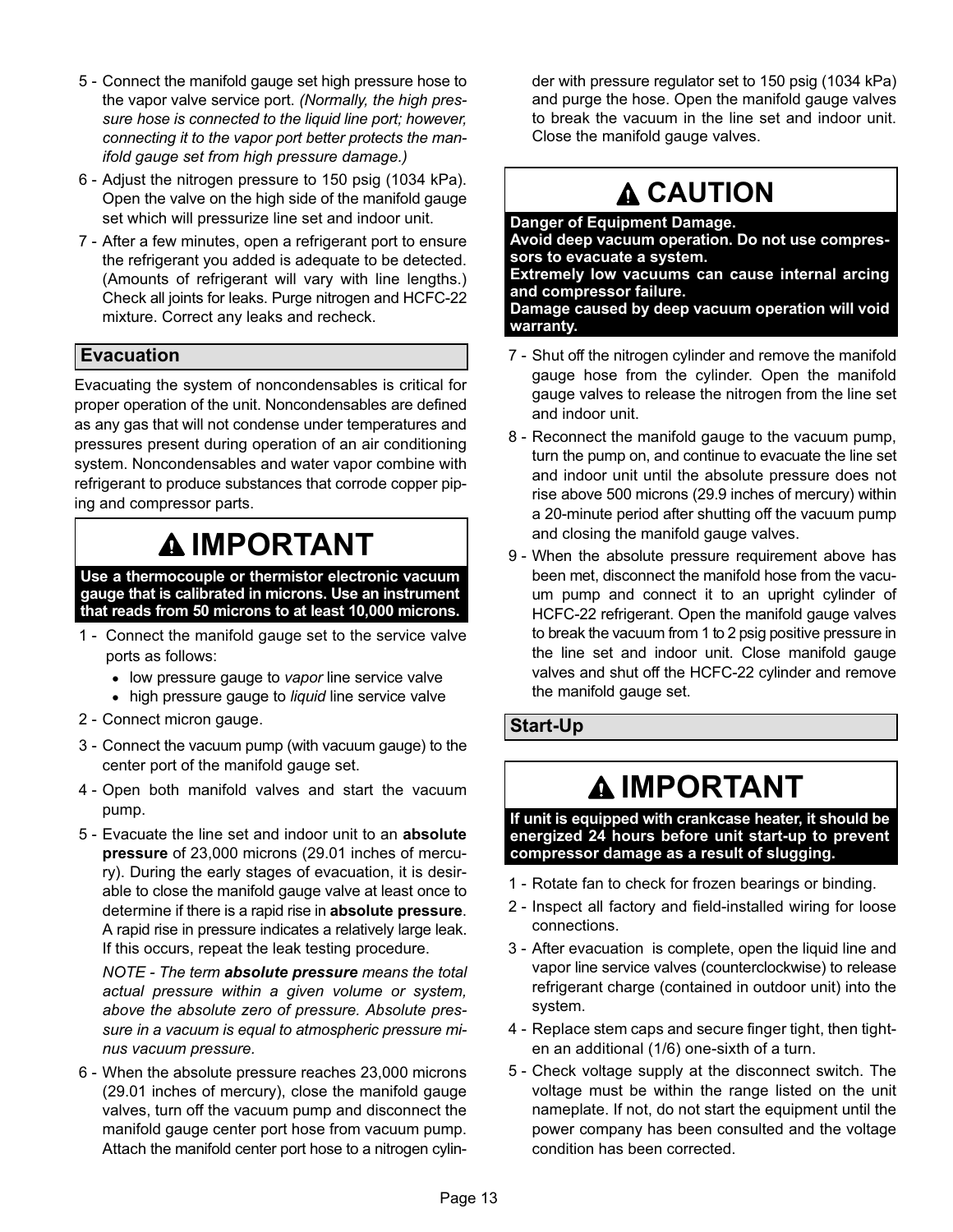- 6 − Set the thermostat for a cooling demand, turn on power to indoor blower unit and close the outdoor unit disconnect to start the unit.
- 7 Recheck voltage while the unit is running. Power must be within range shown on the nameplate.

### Charging

The unit is factory charged with the amount of HCFC-22 refrigerant indicated on the unit rating plate. This charge is based on a matching indoor coil and outdoor coil with a 15 foot (4.6 m) line set. For varying lengths of line set, refer to table 4 for refrigerant charge adjustment. A blank space is provided on the nameplate to list the actual field charge.

|                                           | Table 4                                                                       |
|-------------------------------------------|-------------------------------------------------------------------------------|
| <b>Liquid Line</b><br><b>Set Diameter</b> | Oz. per 5 ft. (g per 1.5 m) adjust<br>from 15 ft. $(4.6 \text{ m})$ line set* |
| $5/16$ in. $(8 \text{ mm})$               | 2 ounce per 5 ft. (57g per 1.5 m)                                             |
| $3/8$ in. $(9.5$ mm)                      | 3 ounce per 5 ft. (85g per 1.5 m)                                             |

\*If line length is greater than 15 ft. (4.6 m), add this amount. If line length is less than 15 ft. (4.6 m), subtract this amount.

The outdoor unit should be charged during warm weather. However, applications arise in which charging must occur in the colder months. The method of charging is determined by the unit's refrigerant metering device and the outdoor ambient temperature.

Measure the liquid line temperature and the outdoor ambient temperature as outlined below:

- 1 − Close manifold gauge set valves. Connect the manifold gauge set to the service valves:
	- low pressure gauge to vapor valve service port
	- high pressure gauge to liquid valve service port

 Connect the center manifold hose to an upright cylinder of HCFC-22.

- 2 Set the room thermostat to call for heat. This will create the necessary load for properly charging the system in the cooling cycle.
- 3 − Use a digital thermometer to record the outdoor ambient temperature.
- 4 − When the heating demand has been satisfied, switch the thermostat to cooling mode with a set point of  $68^{\circ}$ F (20°C). When pressures have stabilized, use a digital thermometer to record the liquid line temperature.
- 5 − The outdoor temperature will determine which charging method to use. Proceed with the appropriate charging procedure.

## Weighing in the Charge TXV Systems – Outdoor Temp <  $65^{\circ}$ F (18 $^{\circ}$ C)

If the system is void of refrigerant, or if the outdoor ambient temperature is cool, the refrigerant charge should be weighed into the unit. Do this after any leaks have been repaired.

- 1 Recover the refrigerant from the unit.
- 2 − Conduct a leak check, then evacuate as previously outlined.
- 3 − Weigh in the unit nameplate charge.

If weighing facilities are not available or if you are charging the unit during warm weather, follow one of the other procedures outlined below.

### Subcooling Method Outdoor Temp. < 65°F (18°C)

When the outdoor ambient temperature is below 65°F (18°C), use the subcooling method to charge the unit. It may be necessary to restrict the air flow through the outdoor coil to achieve pressures in the 200−250 psig (1379−1724 kPa) range. These higher pressures are necessary for checking the charge. Block equal sections of air intake panels and move obstructions sideways until the liquid pressure is in the 200−250 psig (1379−1724 kPa) range. See figure 15.



#### Figure 15

- 1 With the manifold gauge hose still on the liquid service port and the unit operating stably, use a digital thermometer to record the liquid line temperature.
- 2 At the same time, record the liquid line pressure reading.
- 3 − Use a temperature/pressure chart for HCFC-22 to determine the saturation temperature for the liquid line pressure reading.
- 4 − Subtract the liquid line temperature from the saturation temperature (according to the chart) to determine subcooling. (Saturation temperature − Liquid line temperature = Subcooling)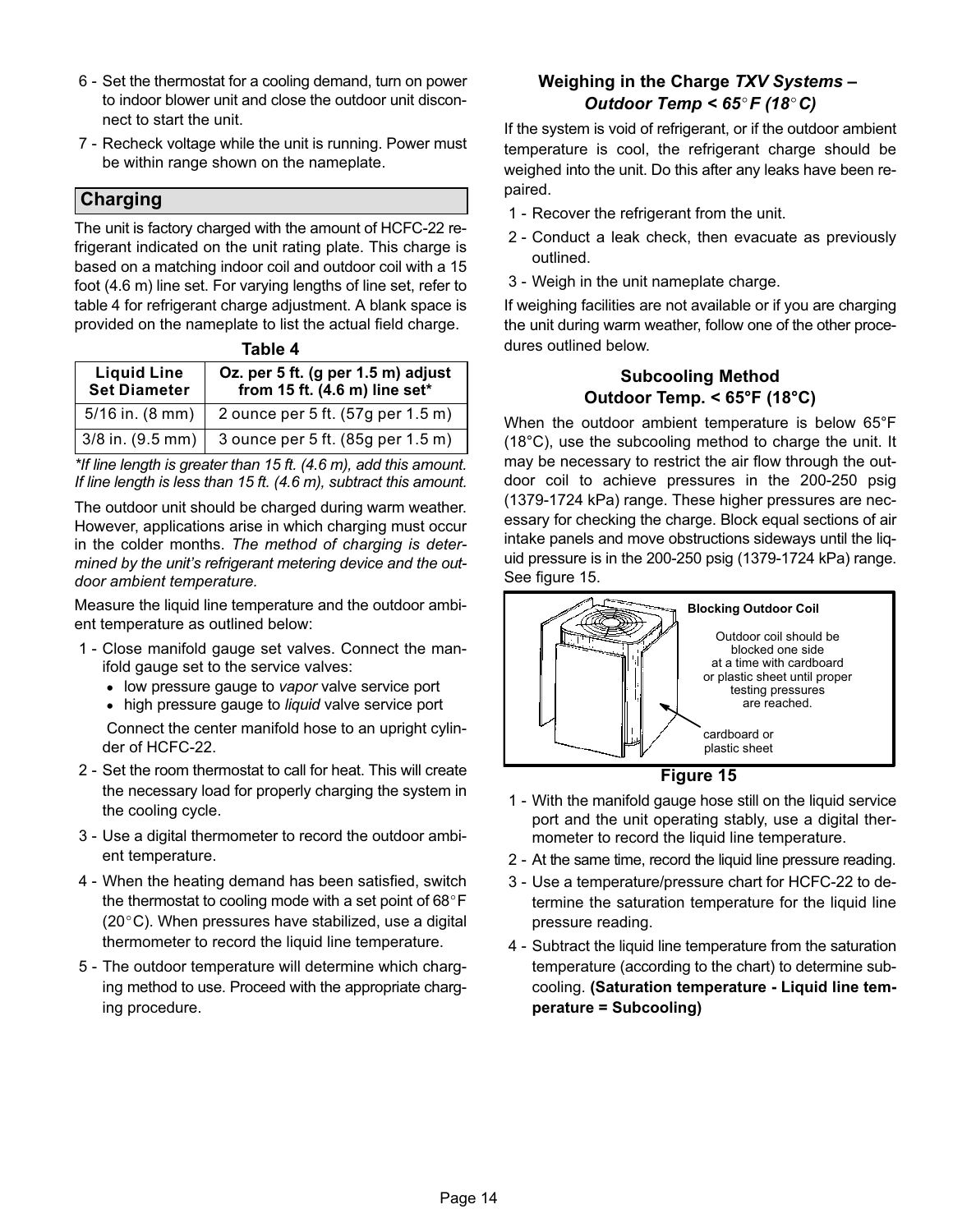<span id="page-14-0"></span>5 - Compare the subcooling value with those in table 5. If subcooling is greater than shown, recover some refrigerant. If subcooling is less than shown, add some refrigerant.

|              | Table 5<br><b>Subcooling Values</b> |
|--------------|-------------------------------------|
| <b>Model</b> | Subcooling Temp. °F (°C)            |
| 10HPB18      | 5(2.8)                              |
| 10HPB24      | 7(3.9)                              |
| 10HPB30      | 9(5)                                |
| 10HPB36      | 11(6.1)                             |
| 10HPB42      | 7(3.9)                              |
| 10HPB48      | 8(4.4)                              |
| 10HPB60      | 10 (5.6)                            |

#### Charging Using Normal Operating Pressures and the Approach Method Outdoor Temp.  $\geq 65^{\circ}$ F (18 $^{\circ}$ C)

The following procedure is intended as a general guide and

is for use on expansion valve systems only. For best results, indoor temperature should be 70°F (21°C) to 80°F (26°C). Monitor system pressures while charging.

- 1 − Record outdoor ambient temperature using a digital thermometer.
- 2 − Attach high pressure gauge set and operate unit for several minutes to allow system pressures to stabilize.
- 3 − Compare stabilized pressures with those provided in table 6, "Normal Operating Pressures." Minor variations in these pressures may be expected due to differences in installations. Significant differences could mean that the system is not properly charged or that a problem exists with some component in the system. Pressures higher than those listed indicate that the system is overcharged. Pressures lower than those listed indicate that the system is undercharged. Verify adjusted charge using the approach method.

|         | <b>Normal Operating Pressures</b>               |                     |                           |                     |                    |                     |                    |                     |                            |                       |                      |                       |                           |                     |                           |
|---------|-------------------------------------------------|---------------------|---------------------------|---------------------|--------------------|---------------------|--------------------|---------------------|----------------------------|-----------------------|----------------------|-----------------------|---------------------------|---------------------|---------------------------|
|         | Outdoor<br><b>Coil Air</b>                      |                     | <b>10HPB18</b>            |                     | <b>10HPB24</b>     |                     | <b>10HPB30</b>     |                     | 10HPB36                    |                       | 10HPB42              |                       | <b>10HPB48</b>            |                     | <b>10HPB60</b>            |
| Mode    | Enterina<br>Temp.<br>$\degree$ F ( $\degree$ C) | liq.<br>+10<br>psig | vap.<br><u>+5</u><br>psig | lig.<br>+10<br>psig | vap.<br>+5<br>psig | liq.<br>±10<br>psig | vap.<br>±5<br>psig | liq.<br>±10<br>psig | vap.<br><u>+</u> 5<br>psig | liq.<br>$+10$<br>psig | vap.<br>$+5$<br>psig | liq.<br>$+10$<br>psig | vap.<br><u>+5</u><br>psig | lig.<br>±10<br>psig | vap.<br><u>+5</u><br>psig |
|         | 65 (18)                                         | 148                 | 71                        | 156                 | 70                 | 165                 | 73                 | 171                 | 68                         | 173                   | 69                   | 163                   | 74                        | 166                 | $\overline{71}$           |
| Cooling | 75 (24)                                         | 171                 | 74                        | 182                 | 72                 | 204                 | 70                 | 192                 | 70                         | 205                   | 72                   | 196                   | 74                        | 195                 | 73                        |
| TXV     | 85(29)                                          | 200                 | 76                        | 210                 | $7\overline{4}$    | 236                 | 71                 | $22\overline{2}$    | $\overline{71}$            | 252                   | $7\overline{3}$      | 229                   | $\overline{75}$           | $\overline{227}$    | 74                        |
| Only    | 95(35)                                          | 230                 | $7\overline{8}$           | 241                 | $\overline{75}$    | 268                 | $\overline{73}$    | 258                 | $\overline{73}$            | 278                   | $\overline{74}$      | 261                   | 77                        | 261                 | 76                        |
|         | 105(41)                                         | 263                 | 81                        | 275                 | 78                 | 302                 | 74                 | 295                 | 74                         | 315                   | 78                   | 295                   | 78                        | 302                 | 78                        |
|         | $20(-7)$                                        | 166                 | 33                        | 170                 | 28                 | $1\overline{78}$    | 24                 | 194                 | $\overline{26}$            | 182                   | 28                   | 178                   | 26                        | 190                 | $\overline{27}$           |
|         | $30(-1)$                                        | 177                 | 42                        | 184                 | 36                 | 190                 | 32                 | 208                 | 35                         | 190                   | 36                   | 188                   | 34                        | 204                 | 35                        |
| Heating | 40 (4)                                          | 188                 | 51                        | 194                 | 42                 | 202                 | 39                 | 221                 | 42                         | 202                   | 44                   | 196                   | 42                        | 217                 | 43                        |
|         | 50(10)                                          | 200                 | 61                        | 212                 | 56                 | 214                 | 47                 | 236                 | 54                         | 212                   | 54                   | 206                   | 50                        | 234                 | 53                        |

Table 6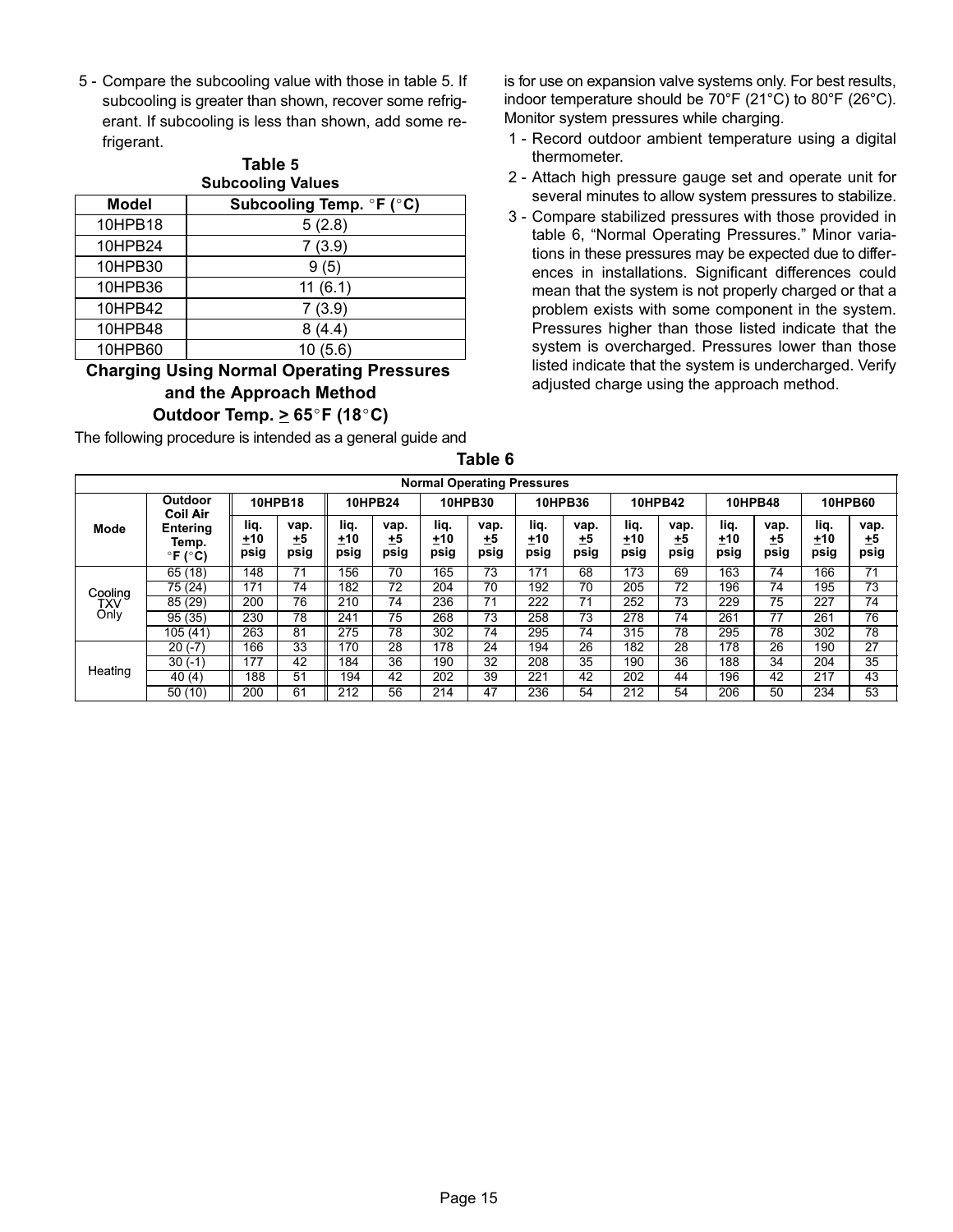#### Approach Method

- 4 − Use the same digital thermometer used to check outdoor ambient temperature to check liquid line temperature. Verify the unit charge using the approach method. The difference between the ambient and liquid temperatures should match values given in table 7. Add refrigerant to lower the approach temperature and remove it to increase the approach temperature. Loss of charge results in low capacity and efficiency.
- 5 − If the values don't agree with the those in table 7, add refrigerant to lower the approach temperature or recover refrigerant from the system to increase the approach temperature.

Table 7

| <b>Approach Values</b> |                                                                |  |  |  |  |
|------------------------|----------------------------------------------------------------|--|--|--|--|
| <b>Model</b>           | Liquid Temp. Minus Ambient Temp.<br>$\degree$ F ( $\degree$ C) |  |  |  |  |
| 10HPB18                | 12(6.7)                                                        |  |  |  |  |
| 10HPB24                | 13(7.2)                                                        |  |  |  |  |
| 10HPB30                | 14(7.8)                                                        |  |  |  |  |
| 10HPB36                | 10(5.6)                                                        |  |  |  |  |
| 10HPB42                | 13(7.2)                                                        |  |  |  |  |
| 10HPB48                | 14(7.8)                                                        |  |  |  |  |
| 10HPB60                | 13(7.2)                                                        |  |  |  |  |

NOTE − For best results, the same thermometer should be used to check both outdoor ambient and liquid temperatures.

# IMPORTANT

Use table [6](#page-14-0) as a general guide when performing maintenance checks. This is not a procedure for charging the unit (Refer to Charging/Checking Charge section). Minor variations in these pressures may be expected due to differences in installations. Significant differences could mean that the system is not properly charged or that a problem exists with some component in the system.

### System Operation

The outdoor unit and indoor blower cycle on demand from the room thermostat. When the thermostat blower switch is in the ON position, the indoor blower operates continuously.

#### Filter Drier

The unit is equipped with a biflow filter drier. See figure [12](#page-10-0). If replacement is necessary, order another of like design.

#### Crankcase Heater

# IMPORTANT

If unit is equipped with crankcase heater, it should be energized 24 hours before unit start−up to prevent compressor damage as a result of slugging.

#### Emergency Heat Function

An emergency heat function is designed into some room thermostats. This feature is applicable when isolation of the outdoor unit is required, or when auxiliary electric heat is staged by outdoor thermostats. When the room thermostat is placed in the emergency heat position, the outdoor unit control circuit is isolated from power and field-provided relays bypass the outdoor thermostats. An amber indicating light simultaneously comes on to remind the homeowner that he is operating in the emergency heat mode.

Emergency heat is usually used during an outdoor unit shut down, but it should also be used following a power outage if power has been off for over an hour and the outdoor temperature is below 50°F (10°C). System should be left in the emergency heat mode at least six hours to allow the crankcase heater sufficient time to prevent compressor slugging.

#### Defrost System

The 10HPB defrost system includes two components: a defrost thermostat and a defrost control.

#### Defrost Thermostat

The defrost thermostat is located on the liquid line between the check/expansion valve and the distributor. When defrost thermostat senses 42°F (5.5°C) or cooler, the thermostat contacts close and send a signal to the defrost control board to start the defrost timing. It also terminates defrost when the liquid line warms up to 70°F (21°C).

### Defrost Control

The defrost control board includes the combined functions of a time/temperature defrost control, defrost relay, diagnostic LEDs and terminal strip for field wiring connections. See figure [16.](#page-16-0)

The control provides automatic switching from normal heating operation to defrost mode and back. During compressor cycle (call for defrost), the control accumulates compressor run times at 30−, 60−, or 90−minute field−adjustable intervals. If the defrost thermostat is closed when the selected compressor run time interval ends, the defrost relay is energized and defrost begins.

### Defrost Control Timing Pins

Each timing pin selection provides a different accumulated compressor run time period during one thermostat run cycle. This time period must occur before a defrost cycle is initiated. The defrost interval can be adjusted to 30 (T1), 60 (T2), or 90 (T3) minutes. See figure [16](#page-16-0). The defrost timing jumper is factory−installed to provide a 60−minute defrost interval. If the timing selector jumper is not in place, the control defaults to a 90−minute defrost interval. The maximum defrost period is 14 minutes and cannot be adjusted.

A TEST option is provided for troubleshooting. The TEST mode may be started any time the unit is in the heating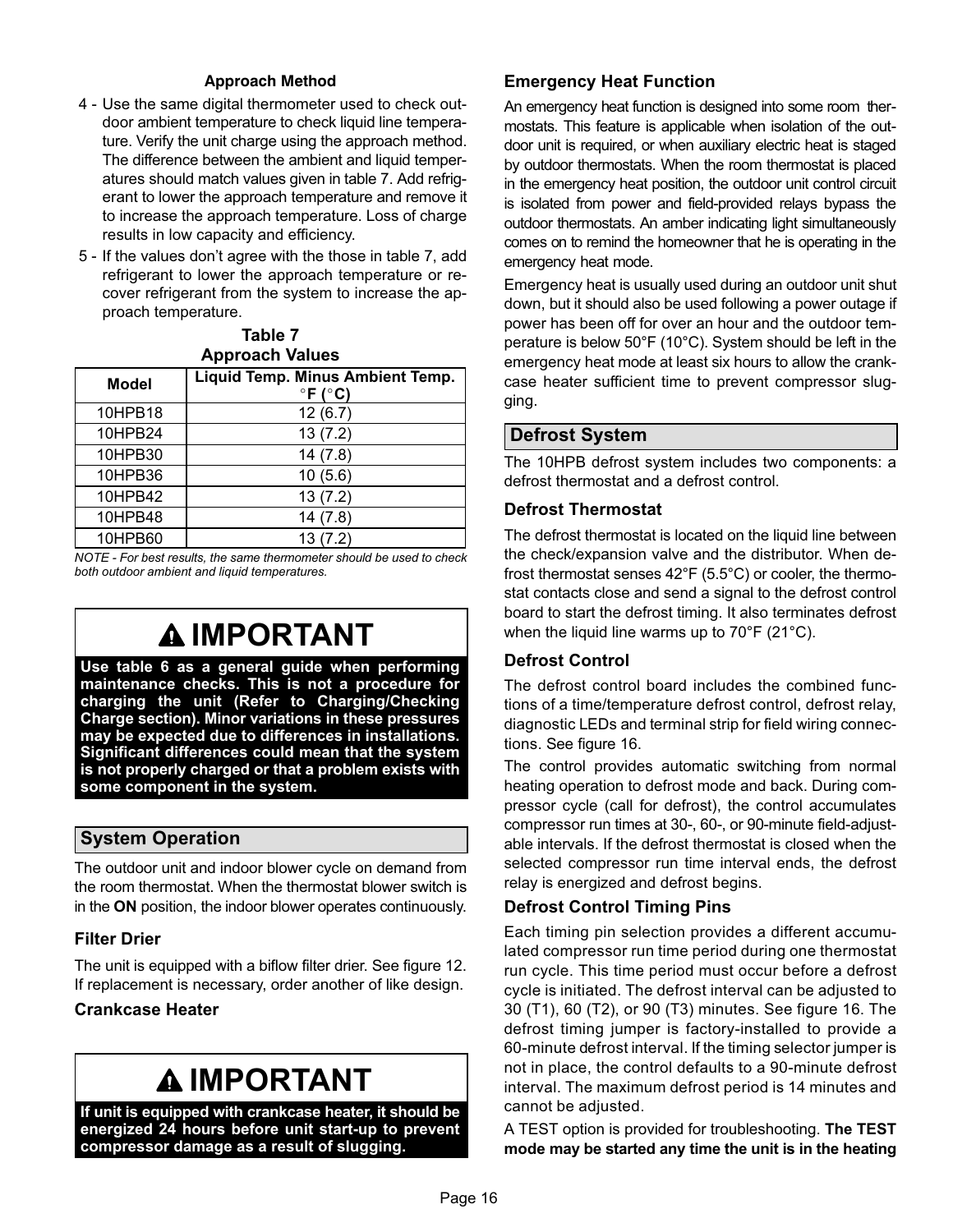<span id="page-16-0"></span>mode and the defrost thermostat is closed or jumpered. If the jumper is in the TEST position at power-up, the control will ignore the test pins. When the jumper is placed across the TEST pins for two seconds, the control will enter the defrost mode. If the jumper is removed before an additional 5−second period has elapsed (7 seconds total), the unit will remain in defrost mode until the defrost thermostat opens or 14 minutes have passed. If the jumper is not removed until after the additional 5−second period has elapsed, the defrost will terminate and the test option will not function again until the jumper is removed and re−applied.

control will lock out the unit if the optional high pressure switch opens. The diagnostic LEDs will display a pattern for an open high pressure switch. See table 8. The unit will remain locked out until the switch resets or is reset.

Remove the factory-installed jumper before connecting the optional high pressure switch to the control board.

NOTE − If not using a pressure switch, the factory-installed jumper wire must be connected.

#### Diagnostic LEDs

The defrost board uses two LEDs for diagnostics. The LEDs flash a specific sequence according to the condition.

| Table 8                                     |                                  |                                  |
|---------------------------------------------|----------------------------------|----------------------------------|
| <b>Defrost Control Board Diagnostic LED</b> |                                  |                                  |
| <b>Mode</b>                                 | LED <sub>1</sub>                 | LED <sub>2</sub>                 |
| Normal operation /<br>power to board        | Synchronized<br>Flash with LED 2 | Synchronized<br>Flash with LED 1 |
| Board failure or no power                   | Off                              | Off                              |
| Board failure                               | On                               | On                               |
| Pressure switch open                        | Flash                            | าท                               |

#### Pressure Switch Circuit

The defrost control incorporates a pressure switch circuit that allows the application of an optional high pressure switch. See figure 16. During a demand cycle, the defrost



Figure 16